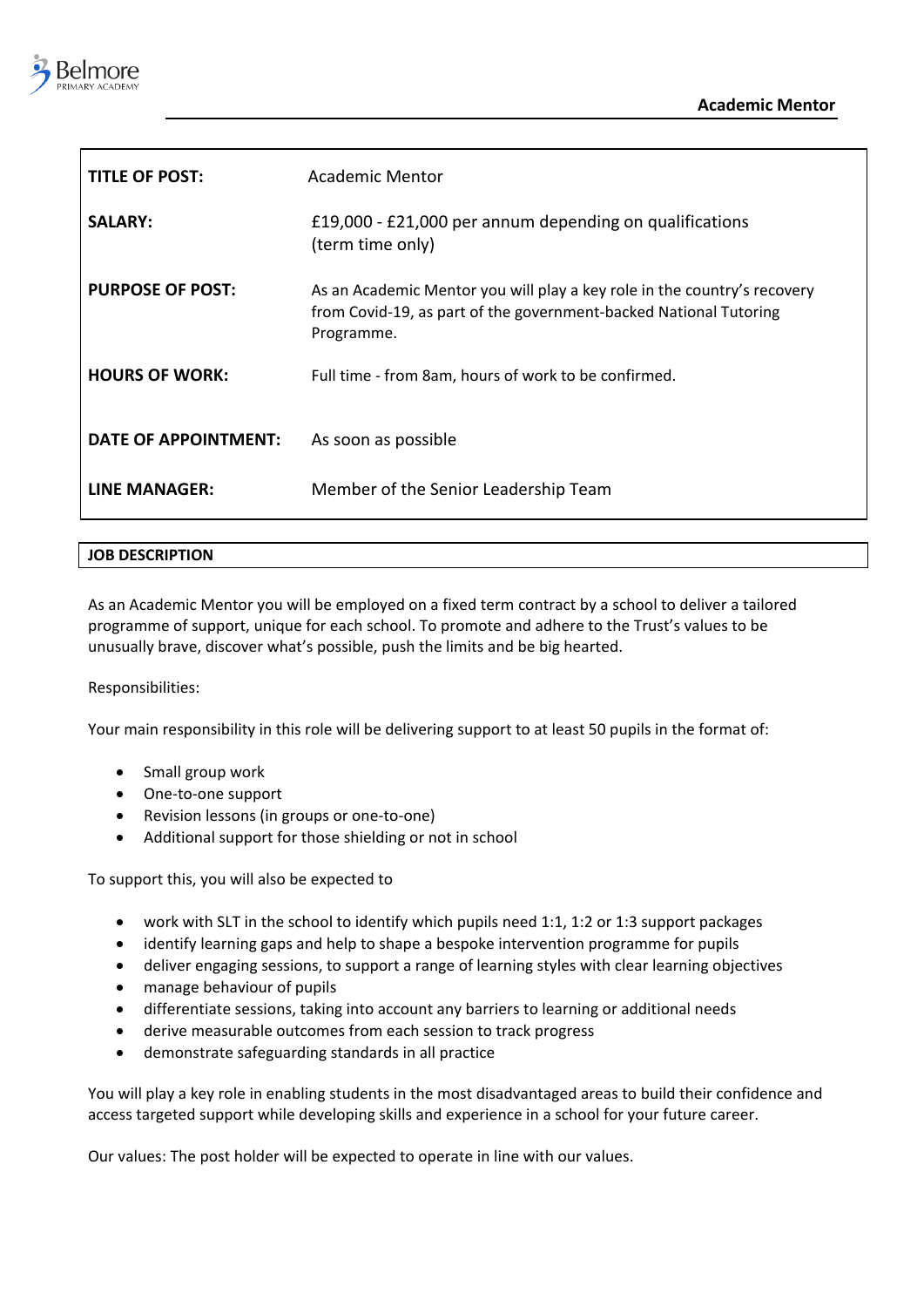

## **Other clauses:**

- 1. The above responsibilities are subject to the general duties and responsibilities contained in the Statement of Conditions of Employment.
- 2. This job description allocates duties and responsibilities but does not direct the particular amount of time to be spent on carrying them out and no part of it may be so construed.
- 3. The job description is not necessarily a comprehensive definition of the post. It will be reviewed at least once a year and it may be subject to modification or amendment at any time after consultation with the holder of the post.
- 4. This job description may be varied to meet the changing demands of the academy at the reasonable discretion of the Principal/Group/Chief Executive
- 5. There may be occasions when it will be necessary to cover other Administrative roles within the academy or to work with the administrative team when there are peaks and pressing issues.
- 6. This job description does not form part of the contract of employment. It describes the way the post holder is expected and required to perform and complete the particular duties as set out in the foregoing.
- 7. Postholder may deal with sensitive material and should maintain confidentiality in all academy related matters.

| <b>General Heading</b> | <b>Detail</b>                                             | <b>Essential Requirements</b>                                                                                                                                                                                                                                                                                                                                                                                                                                                                                                                                                                           |
|------------------------|-----------------------------------------------------------|---------------------------------------------------------------------------------------------------------------------------------------------------------------------------------------------------------------------------------------------------------------------------------------------------------------------------------------------------------------------------------------------------------------------------------------------------------------------------------------------------------------------------------------------------------------------------------------------------------|
|                        | Qualifications required<br>for the role:                  | Minimum of three A-levels at A*- C grade (or<br>equivalent)<br>Minimum of a grade 4 (Grade C) in English<br>and Maths at GCSE level or equivalent<br>This is a full time, fixed term contract<br>Benefits to be defined by hiring school                                                                                                                                                                                                                                                                                                                                                                |
| Knowledge/Experience   | Specific<br>knowledge/experience<br>required for the role | Understand and implement the school's<br>$\bullet$<br>behaviour management policy. Have a<br>positive approach to behaviour management<br>Understanding of the school curriculum<br>$\bullet$<br>Ability to assess progress and performance<br>$\bullet$<br>Understand and support the importance of<br>$\bullet$<br>physical and emotional wellbeing<br>Have some knowledge of learning difficulties<br>$\bullet$<br>and a variety of strategies to support<br>children<br>Ability to maintain intervention records<br>Working with pupils of a relevant age to<br>$\bullet$<br>support their learning |

## **SELECTION CRITERIA**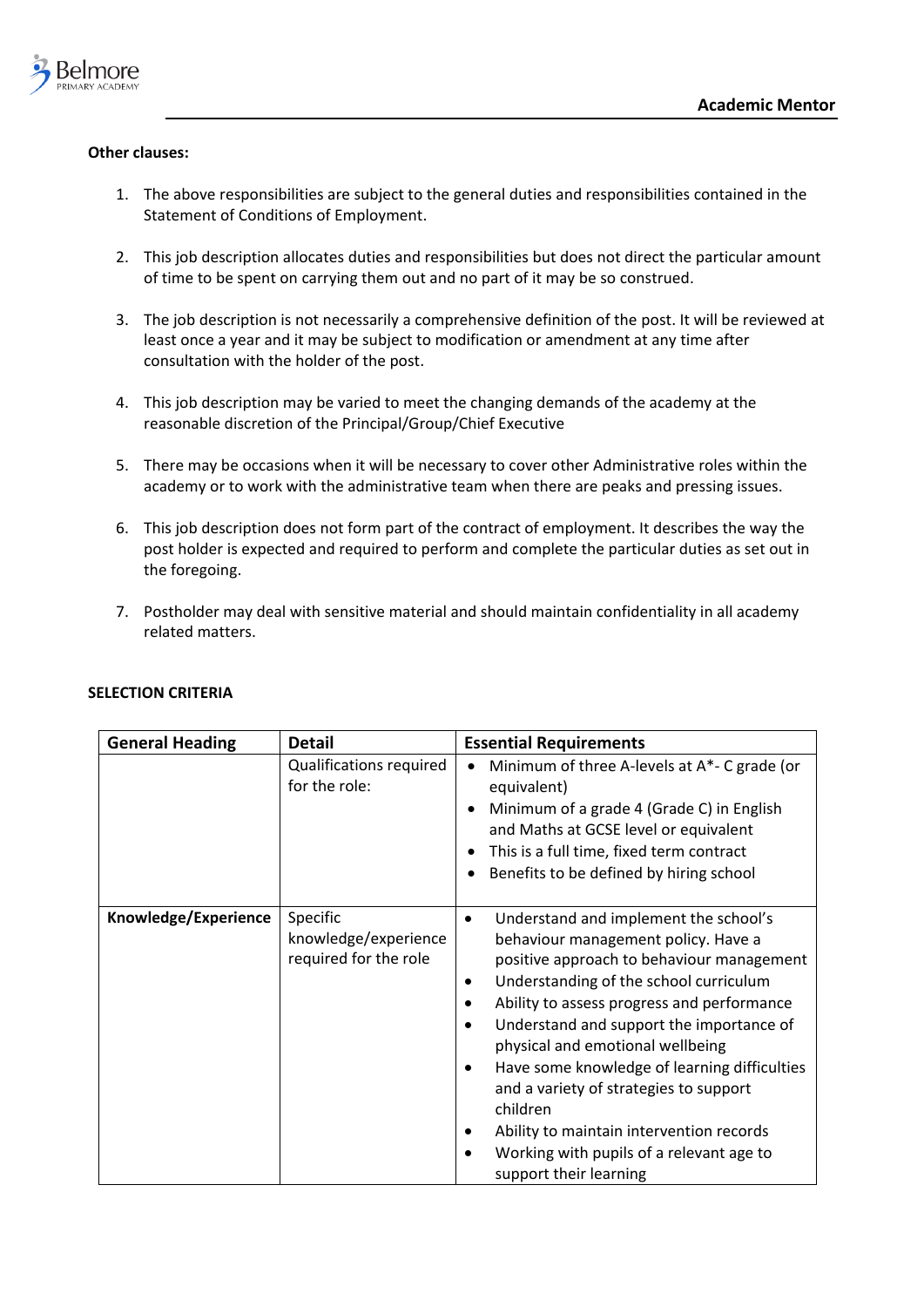

|                        |                         | Detailed understanding of assessment and<br>$\bullet$      |
|------------------------|-------------------------|------------------------------------------------------------|
|                        |                         | learning to support pupil progress and                     |
|                        |                         | school development                                         |
|                        |                         |                                                            |
|                        | Line Management         | Not applicable<br>$\bullet$                                |
|                        | responsibilities (none) |                                                            |
|                        | Forward and strategic   | Proven, successful experience in accelerating<br>$\bullet$ |
|                        | planning                | progress for groups of pupils against agreed               |
|                        |                         | outcomes                                                   |
|                        |                         | Proven ability to plan using specialist<br>٠               |
|                        |                         | knowledge, successful learning opportunities               |
|                        |                         | for small groups of children                               |
|                        |                         | Ability to assess children's progress in line              |
|                        |                         | with school policy and procedure (e.g.                     |
|                        |                         | marking & feedback, monitoring and<br>evaluation)          |
|                        |                         | Positively and effectively manage behaviour                |
|                        |                         | in line with school policy and procedure                   |
|                        | Abilities               | Ability to write detailed reports, letters<br>$\bullet$    |
|                        |                         | Good organisation skills                                   |
|                        |                         | Ability to remain calm under pressure<br>٠                 |
|                        |                         | Ability to support the work of children and<br>$\bullet$   |
|                        |                         | move their learning on                                     |
|                        |                         | Ability to manage own time effectively<br>٠                |
|                        |                         | Demonstrate creativity and an ability to<br>٠              |
|                        |                         | resolve routine problems independently                     |
|                        |                         | Ability to establish rapport and respectful<br>٠           |
|                        |                         | and trusting relationships with children,                  |
|                        |                         | their families and carers and other adults                 |
|                        |                         | Know when, how and with whom to share<br>٠                 |
|                        |                         | information                                                |
|                        |                         | Ability to critically evaluate own                         |
|                        |                         | performance                                                |
| Personal               | Qualities               | Commitment to raising standards of                         |
| <b>Characteristics</b> |                         | attainment and equal opportunities across                  |
|                        |                         | the school                                                 |
|                        |                         | Commitment to maintaining strict<br>confidentiality        |
|                        |                         | Passion for excellence and the ability to lead             |
|                        |                         | by example and encouragement                               |
|                        |                         | Commitment to develop own knowledge,                       |
|                        |                         | understanding and skills                                   |
|                        |                         | Enthusiasm, flexibility and sense of                       |
|                        |                         | perspective                                                |
|                        |                         | Ability to develop and maintain good                       |
|                        |                         | personal relationships with pupils, staff,                 |
|                        |                         | parents/carers, Governors and the wider                    |
|                        |                         | community and other professionals                          |
|                        |                         | Ability to adapt to change                                 |